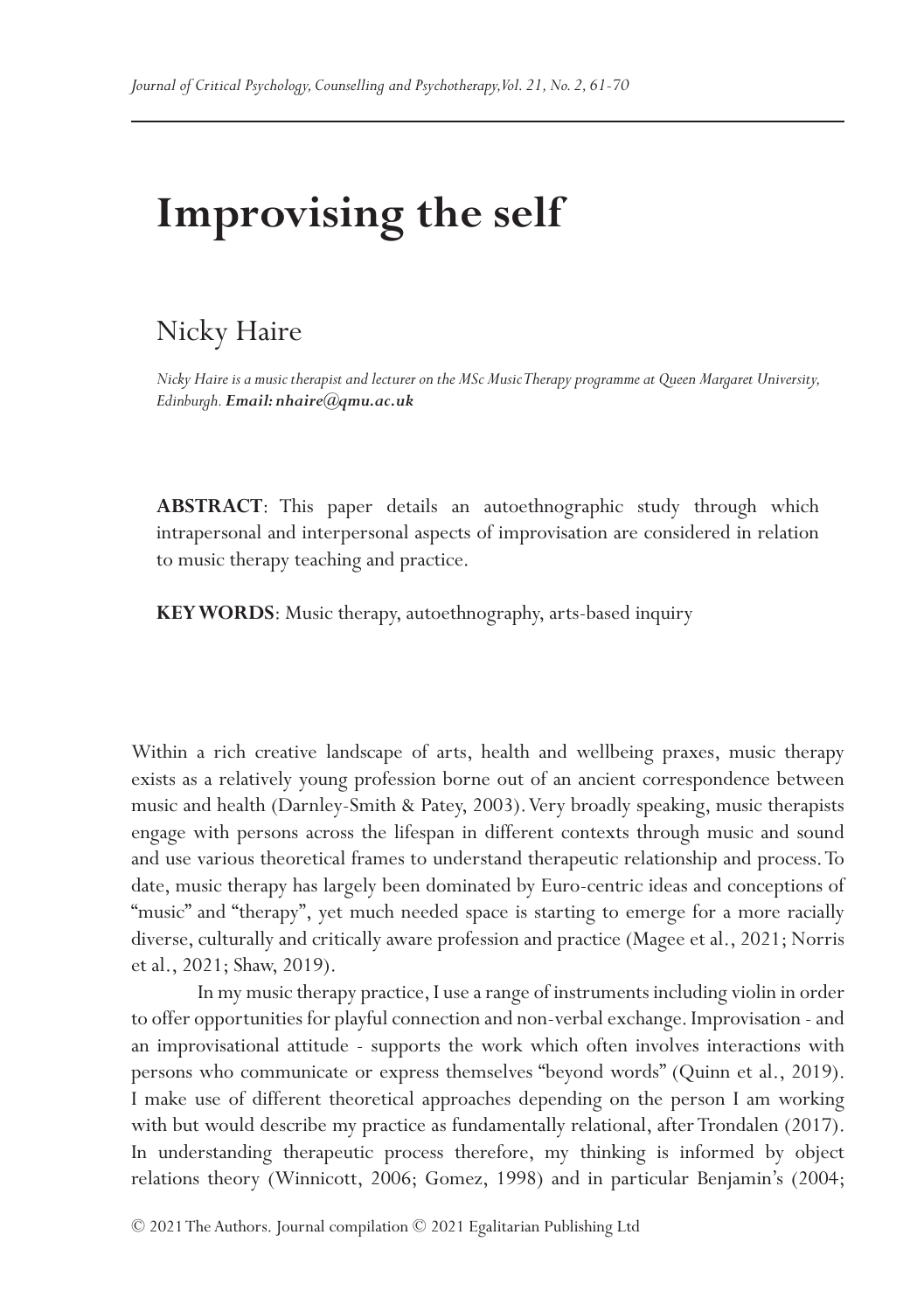2018) relational stance, namely her articulation of the third with focus on intersubjectivity through recognition.

Like many others in the UK during March 2020, I suddenly and unexpectedly found myself working from home in response to the COVID-19 pandemic. Though I recognised my economic privilege in being able to continue working, I immediately found online interactions restrictive and compressed. Pursued by a two-dimensional version of myself, improvising with others online was unsatisfactory, with latency preventing sonic connections in "real" time. In response, I decided to see if I could explore these feelings and engage with processes that might constructively feed back into music therapy teaching and practice. I understand improvisation as self-reflexive method, methodology and personal philosophy; as a way of doing and learning as well as a way of being, and this was my starting point.

# **Methodology/methods**

In music therapy research, self-reflexive and autoethnographic methods of inquiry have emerged, in recent years, as a generative way to explore intrapersonal processes and their impact in particular applied contexts, situations or relationships (Viega & Forinash, 2016). For music therapists themselves, an exploration of the relationship between music-making, music and self begins early in training. This interaction forms a significant part of selfknowing (Beer, 2016; McCaffrey, 2013) and involves the reflexive development of what could be called a third ear. In other words, the ability to listen and hear the self, other, and the in-between.

Before COVID-19, asking questions and creating a space to address these questions through improvisation was a daily practice (Haire, 2020a); a way of maintaining some sort of aesthetic-self equilibrium. The bodily feeling of being with the violin rather than the sounds I produce, was often the directing influence during these spaces. Frequently, I had found myself exploring ways to co-exist and correspond with an instrument overly wellknown, materially distinct from me, yet interwoven bodily and culturally through my past existences.

My improvising space was simultaneously condensed and magnified during lockdown. As I was beginning to search for a way to engage with the complex personal emotional response to the COVID-19 pandemic, I chanced on the '100days' project (https://www.100daysscotland.co.uk) and saw that this offered a frame within which to play with my responses. I decided to record my daily violin improvisations and share them on the Soundcloud platform (https://soundcloud.com/nickyhaire).

At this point, the leading idea was to document a process of creative self-dialogue and I was inspired by Marion Milner's (2011; 2010) self-led explorations through drawing and journaling. Improvising and recording at its simplest offered me "something musical to do" (Annesley & Haire, in press). Beyond something musical to do, I was keen to explore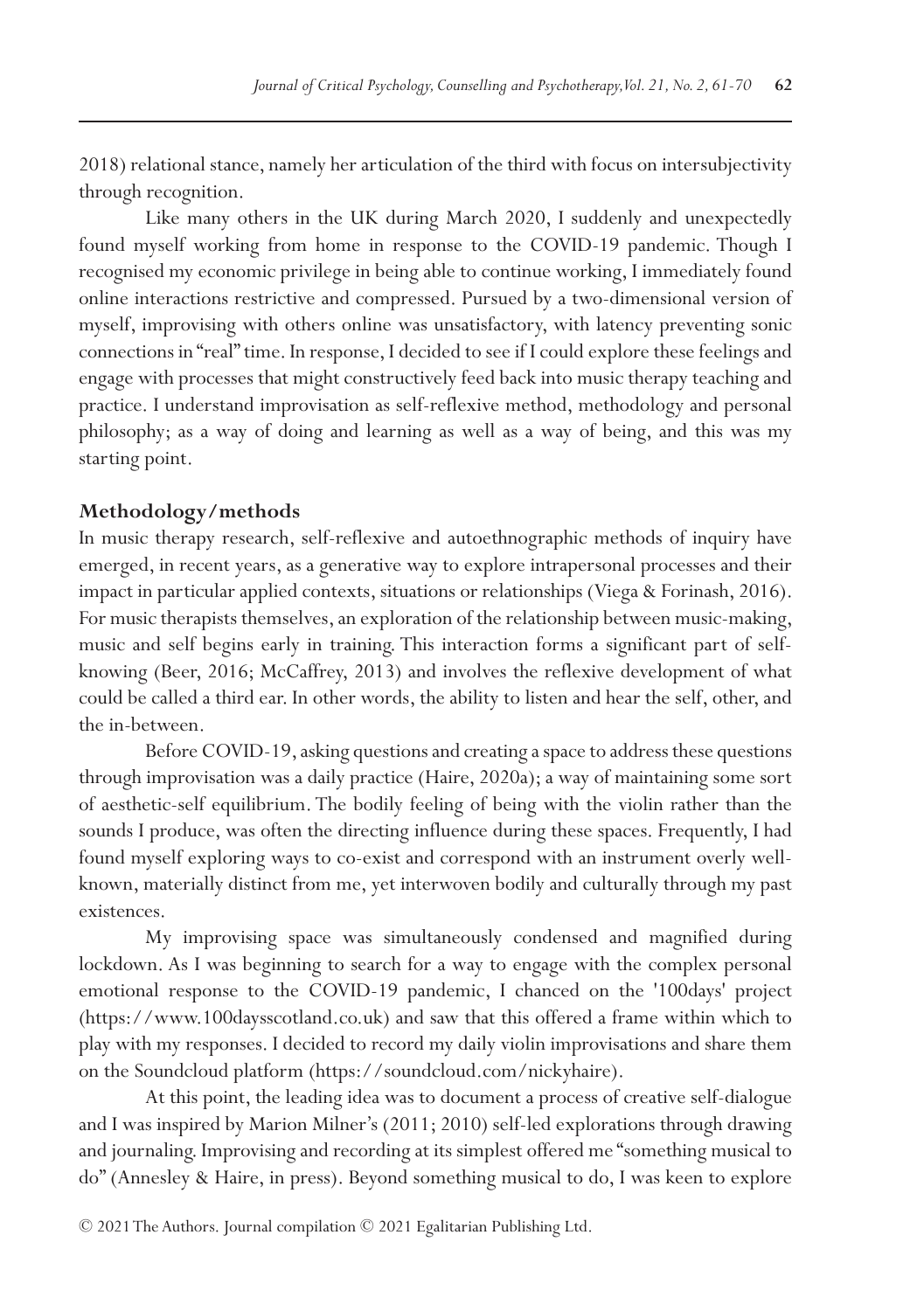the voices of myself that were emerging unexpectedly at this time and to see if dialogue was possible. This idea also had a pedagogical usefulness behind it. Music therapists had very suddenly been pushed to experiment with various online platforms and ways of being with others through these online platforms. I had the underlying sense that my own explorations of being with myself online might have value in understanding being with others online.

# **100days project**

*"It will mean walking in a fog for a bit, but it's the only way which is not a presumption, forcing the self into a theory."* (Milner, 2011, p. 62).

For 100 consecutive days, I improvised and recorded myself. Sometimes I noted down reflections if something was particularly intriguing; on most days I did not, I just made sounds. Improvisations ranged from around two minutes to five minutes in length and in all but one I used my violin. My initial written reflections: *Moving forward blindly, not*  listening as I go<sup>1</sup>, echoed Milner's (2011) beginnings noted above. I became aware too of the sense of vulnerability about sharing the improvisations, which had not been conscious when planning the project. I felt a tension between putting something out there that was more aesthetically finished and sharing the rawness of an improvisation.

I documented the first improvisation (day 1) in a blog, "Finding space to play" (Haire, 2020a) and did the same after the end of the process in another blog, "Articulating process" (Haire, 2020b). In this latter blog I pulled out the contrast between sounding process and sounding articulation. A sense of this balance became important as the project played out. Something about the movement and articulation of 'process' (articulated process, say), seemed to speak to how I might form a sense of coherence or meaning in improvisations.

Day 1: <https://soundcloud.com/nickyhaire/100days-1>

This first improvisation was the only one where I interwove three lines. Hearing it now, it sounds derivative and yet still affecting. The dialogue between each line is clear and the sense of fullness in beginning, alive with possibility still moves me. Overall, there was minimal response to my sharing on Soundcloud, mostly from persons with whom I had some prior connection. However, after the first few days a music therapist, Peter Kemp, responded:

<sup>1</sup> Material from my own journal entries are detailed in italics throughout.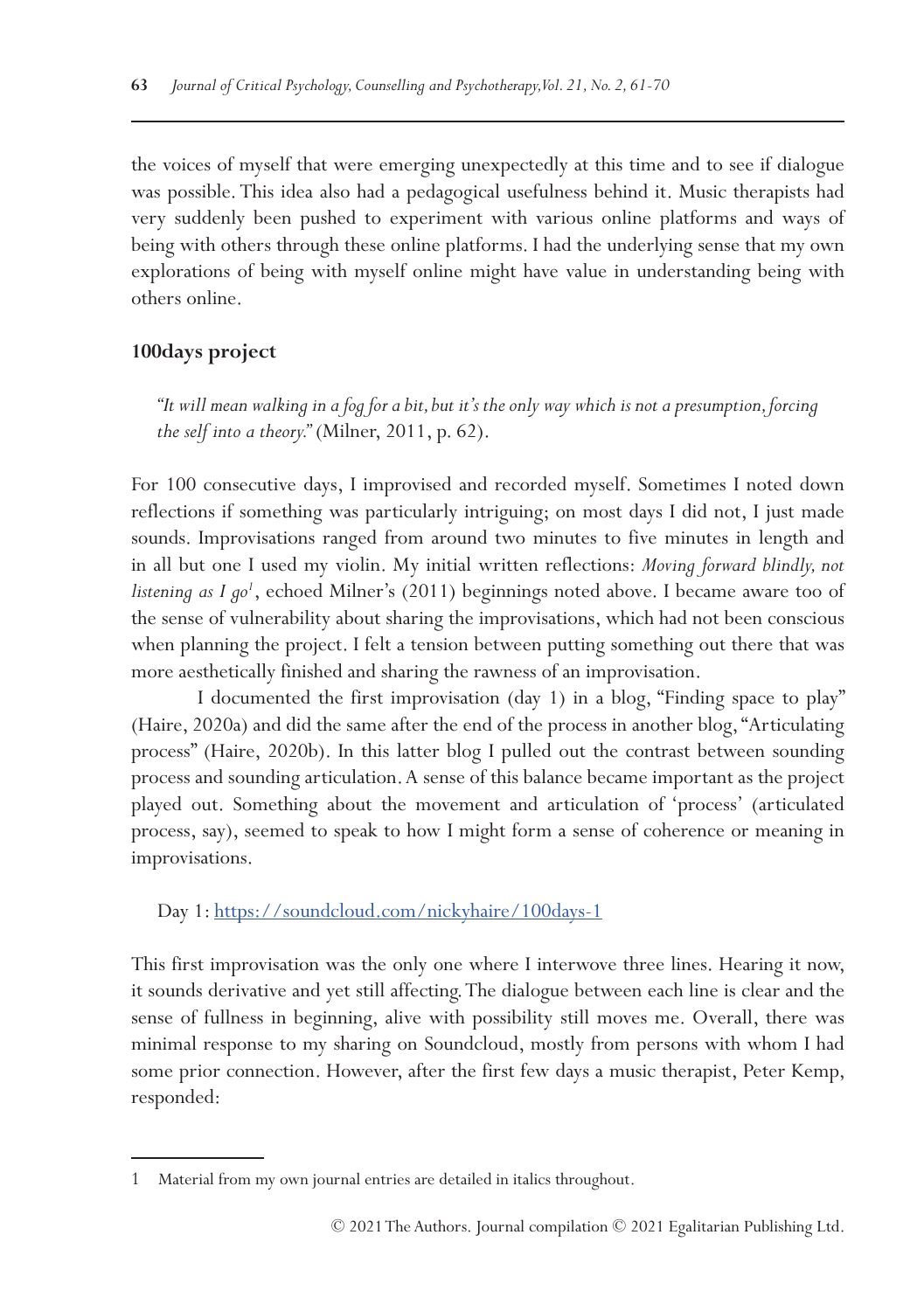*I have been enjoying your 100 day challenge improvisations and blog. I listened to them backto-back today and during the 3rd improv I really felt drawn in and wanting to play […] Day 5 felt really self-contained though and I just wanted to listen and perhaps respond musically afterwards - or maybe just leave it at the listening. Ah... the silent, listening presence. We can't really multi-track that can we? I await day six and will listen with viola or violin in hand this time and see what unfolds. Thank you for sharing these, it's really helped me to feel a sense of reconnection.*

I was struck by these comments and felt glad that my explorations had prompted a sense of meaningful connection at this time. I was especially drawn to the question about what made some of the improvisations open to dialogue, and others more "self-contained". This could be described in Western musical terms. For example, the intervallic<sup>2</sup> openness of day 3 with fifths and long harmonics perhaps invited another voice, and maybe the unpredictable shorter rhythmic focus of the col legno<sup>3</sup> articulation in day 5 resisted dialogue. However, I felt that there was something beyond simply the sounds; more to be expressed about why day 3 invited dialogue and day 5 less so? The response from another music therapist brought alive the idea of relational intention in playing, and in listening.

Day 3: <https://soundcloud.com/nickyhaire/100days-3>

Day 5: <https://soundcloud.com/nickyhaire/100days-5>

The question of intention began to guide the subsequent improvisations and I decided to listen back each week to the previous seven improvisations to see how they compared to each other. This prompted bodily rememberings and some written responses: *"Strange to listen back* - I write - *like dreams I know I've dreamt with that vague sense of knowing. I can feel the lines and yet don't know them concretely".* This spoke to the kind of liminal experience that was occurring during each improvisation, and this was of interest to me although I was not sure why at this stage. I felt that I had questions about pushing too hard to try and find sounds in these early improvisations, yet something beyond my conscious intention was happening each time, and this began to emerge in my dreams.

Improvisation, both an everyday and highly sophisticated act (Iyer, 2020; MacDonald and Wilson, 2020), depends on not knowing beforehand what is going to emerge. Sometimes a prompt or a theme can provoke an improvisation or provide a starting point yet, with this 100days I was expecting to create without catalyst each

<sup>2</sup> I am using this term to indicate the space (interval) between notes as considered in Western tuning.

<sup>3</sup> "Col legno" is an Italian term which is used in Western classical music to indicate striking the violin strings with the wood or stick of the bow.

<sup>© 2021</sup> The Authors. Journal compilation © 2021 Egalitarian Publishing Ltd.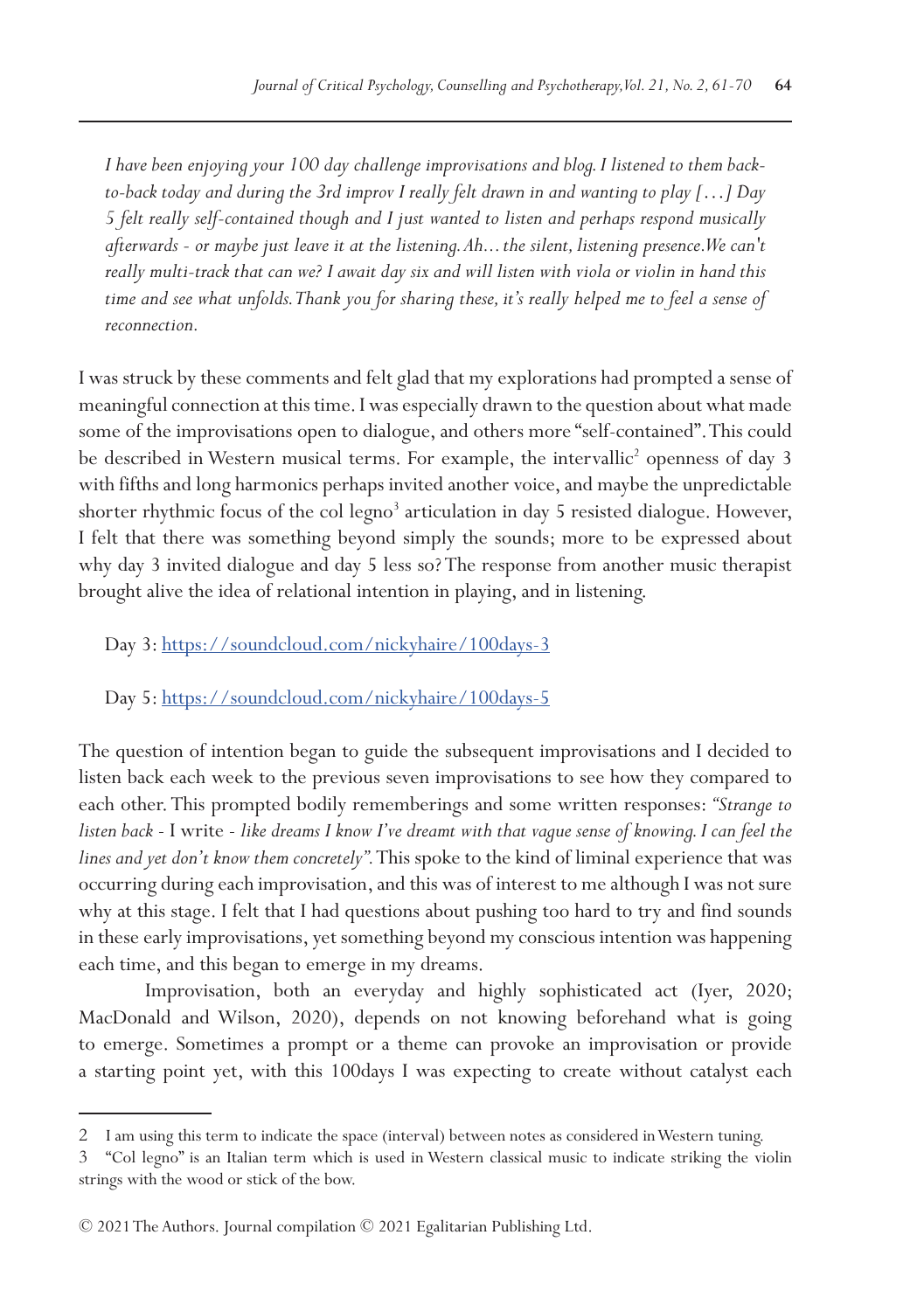day. Like running from standing without walking first. As I continued, I found myself engaging with profound questions about what was not being sounded. In the compression of lockdown, I was coming up against aspects of myself that I didn't know what to do with, or where to put, yet I noticed that these thoughts or feelings weren't always being sounded in the improvisations. Although I had set out to work through these, I noticed I was using my play space to retreat from and avoid these feelings.

Perhaps there was an intense and long embodied familiarity with the violin which allowed me to easily mask the disruption, to trick myself into believing I was searching while actually just repeating worn-out bodily experiences. Equally, in sharing these improvisations, I felt a pressure in being on show (even if only a few people might listen). I felt a sense that the improvisations must be somehow interesting to the listeners outside.

Continuing, I felt the question of how to balance between "dreaming and doing", as Milner (2011) puts it…. After day 28 however, I wrote: *"Today I came across my sound, my notes, rather than searching for - or trying to find.*"

Day 28:<https://soundcloud.com/nickyhaire/100days27>

Identifying the feeling of "coming across my notes" rather than searching for them spoke of an effortlessness in playing, an inevitability perhaps, or a more relaxed sense of movement or flow. This was how I had felt at the time of playing day 28, yet listening back, did the improvisation hold this sense?

Christopher Bollas (1987) writes convincingly about "aesthetic moments" as a means of accessing profound unthought experiences which can be opened into through particular engagement with the arts. Yet, these aesthetic moments often take us by surprise and are difficult to pre-empt. Was I looking to engineer aesthetic moments every day? Perhaps this was one reason I felt the pressure of performance. Soon after day 28, I wrote: *"Is this an exploration of living through improvisation? Each day feels like a year… The need to hide yet be heard was repressive."*

After day 29, the phrase kept repeating internally: *"I have nothing to say this day"*. As I moved through the days, I reflected: *"I think my listening is becoming tighter."* It was difficult to tell whether my sonic ideas were becoming more sophisticated, whether they were still interesting, or whether I was repeating a sounded tightness of pressure to deliver something. I can hear this discussion clearly in Day 40, where the repeated multi-note stabs seem to repel yet then soften and some sense of frustration is heard in submitting to the repeated percussive sounds.

Day 40:<https://soundcloud.com/nickyhaire/100days-39>

Some bow hairs broke during this improvisation, which is rare for me when playing. The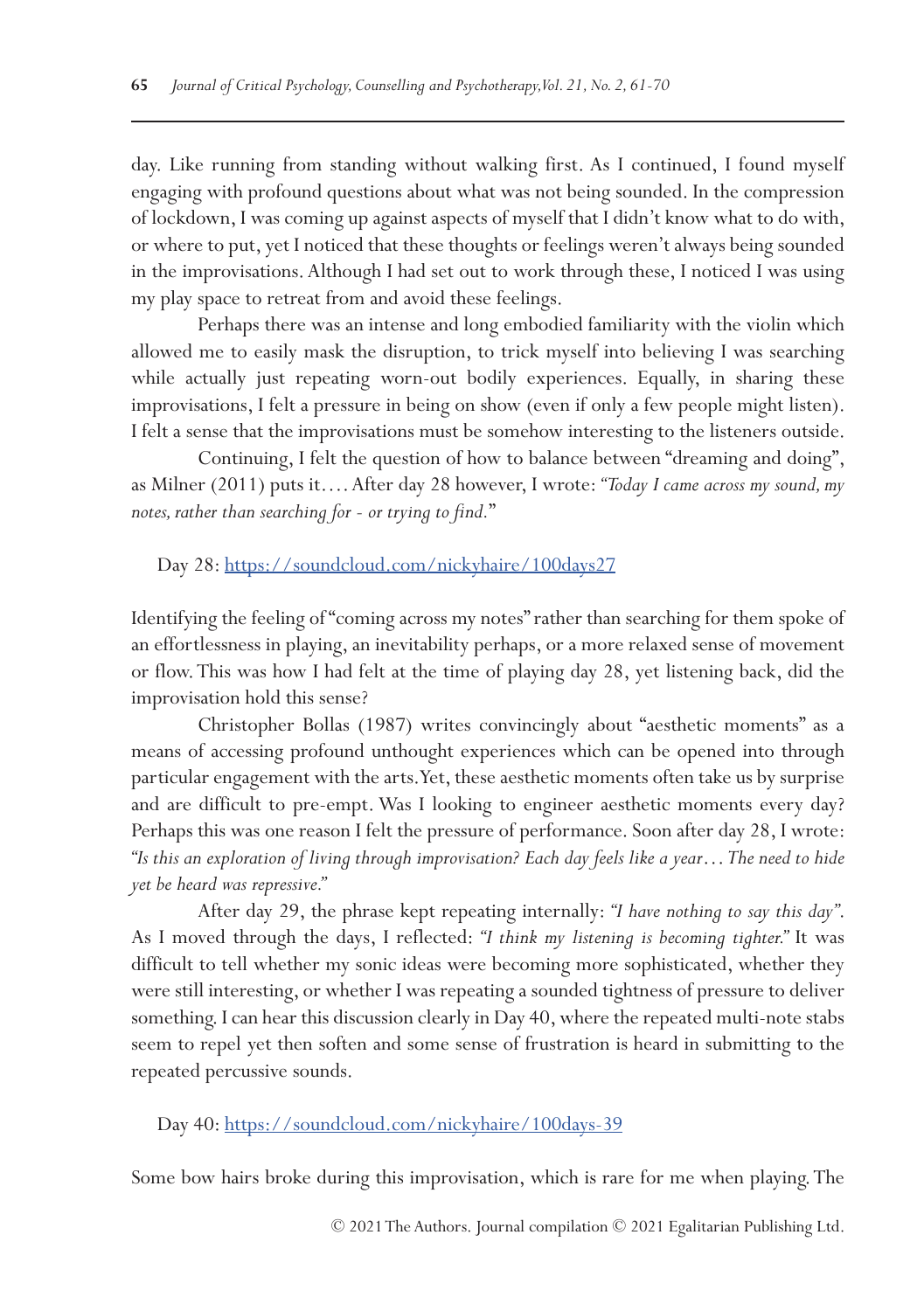sense of constriction can be heard in the articulation. Following this improvisation, the phrase *"I'm killing improvisation"* kept shouting at me. Moving forward I had the feeling that I needed to wait. It seemed a significant period of not knowing; not knowing what I was doing, or whether the search was still focused on the initial questions. Had this project become too self-indulgent? I felt like I had reached a point of depth and obscurity and the pull to know what to do next was stifling.

The next day, I played the piano.

Day 41:<https://soundcloud.com/nickyhaire/100days-40>

Whilst I felt (and still feel) ambivalent about this piano improvisation, I appreciated embodying the unknowing I was feeling with an instrument I have a different relationship with. Hearing the different timbre of the clear attack and delay on each note while letting the sustain pedal muddy the collection of tones, was enjoyable. Using a different instrument broke a cycle of sameness and I was able to stand back a little from the project. Realising this at the time, I could have spent longer staying with the piano and improvised with it for a few more days, yet there was something pressing that I needed to return to with the violin. Perhaps this was an indication that the dialogue with this particular instrument best represented the questions I wanted to ask. Certainly, there was something much more profoundly established relationally with the violin and this seemed to be tied up in my search.

Do theories of object relations translate to developing relationships with musical instruments? The violin as a material object was also represented as an inner object for me and corresponded with as such. At this point in the project, I understood that there was something profound and habitual being challenged that I needed to let speak. However, finding an integrated point that allowed what was unthought to be sounded was causing me problems. My body also knew the violin and yet bodily consciousness was being ignored in favour of what might sound "right" or somehow inoffensive. Bollas (1997) writes: *"… what we deeply know is only ever partly thought, and strangely defies the codes of thought we have valued so highly in Western culture."* (p. 65).

Around day 45/46, an awareness emerged about how I was letting a track (or not letting the track) go. I wondered if recording an improvisation every day was mechanicalizing and fixing the precise thing I was looking to set free. As I continued through the 100 days, I began to monitor myself more, and the initial sense of space for dialogue had ebbed away. The pattern of facing the air, and then trying to play freely continued to be stifling. For Day 50, as a way to interrupt the now established habit of not sounding fully and trying to push open space to play, I threaded paper through my strings. Could I engineer something unexpected? I wanted to sound foreign to myself!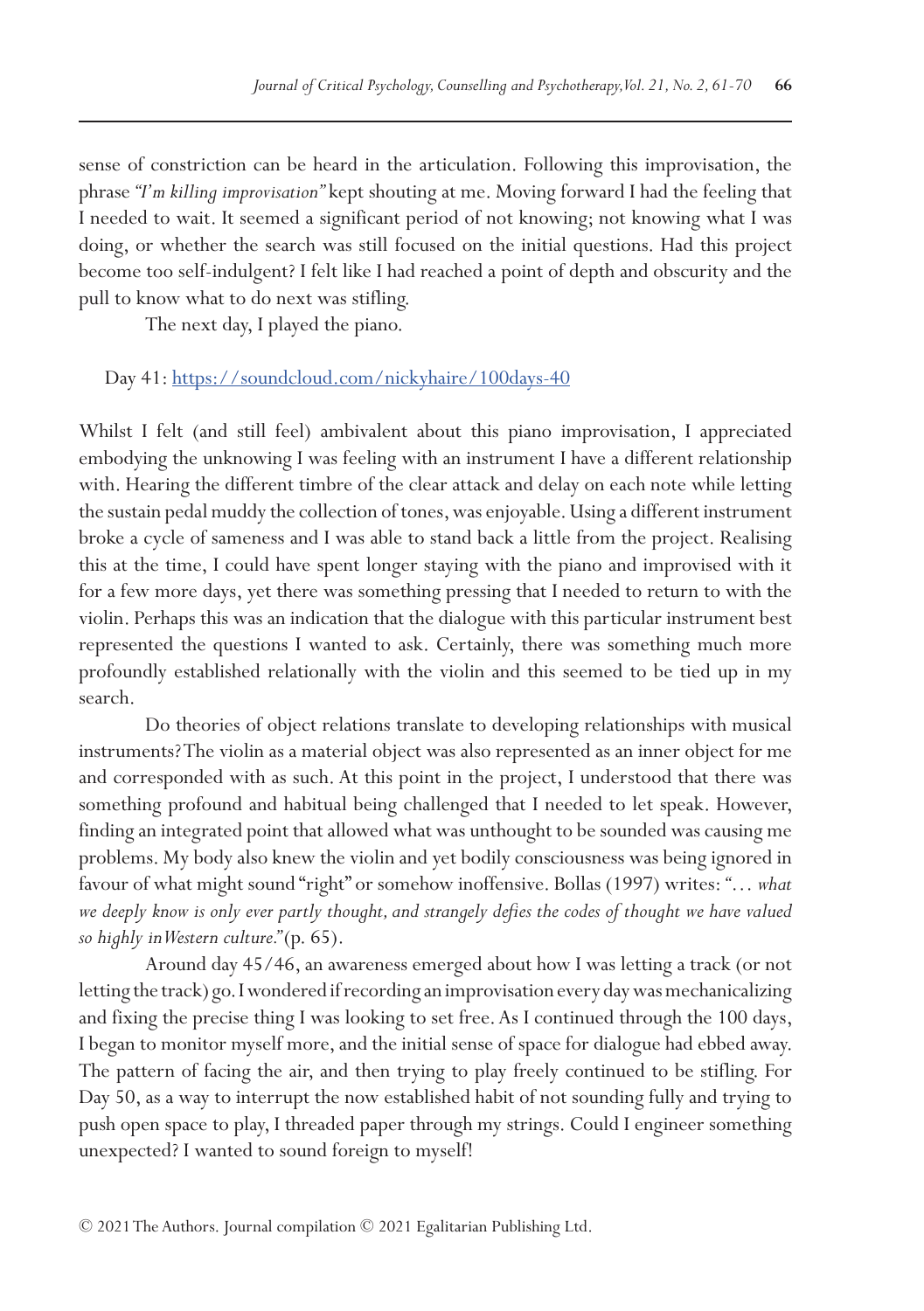# Day 50:<https://soundcloud.com/nickyhaire/100days-49>

As I moved towards day 60, I had the feeling that I was letting my vulnerability show more now, yet I was also exhausted. I had started off with a clear sense that this project was about voice and relationship; a kind of connecting of my own inner and outer experiences. The question of what makes an improvisation open to dialogue had spurred me on. During this middle period, I felt very tired of my own voice and wanted to introduce unexpectedness, or spontaneity. I found it almost impossible to dialogue constructively with myself and felt the improvisations as bland and lifeless. I had reached a playless point and instead of integrating "dreaming and doing" (Milner, 2011), I was separating these. On day 78, through stopping, I reclaimed a wondering stance.

Day 78:<https://soundcloud.com/nickyhaire/100days-77>

In this improvisation I felt clearly how I needed different musical voices in order to enrich and reveal my own. In the easing of lockdown, I had met the previous day with my string trio and improvised with them in person. This, almost too overwhelming experience, had rocked the isolated existence I had become used to yet the joy of it was almost too much to bear!

The last twenty days passed in an unconsidered blur. I did not make any notes and had a strange sense of limping towards day 100 in order that I could take a breath and think about the process. I had stopped listening and I was ready to stop playing. Day 100 sounds a broken-ness that I felt, listening back I heard sadness and pain and the need for rest, and I sensed having made it. Yet, day 99 held freedom and reciprocity in anticipation of getting to the end.

Day 99:<https://soundcloud.com/nickyhaire/100days-99>

Day 100: <https://soundcloud.com/nickyhaire/100days-100>

#### **Discussion and conclusion**

The 100days project has been confronting. An existing practice of improvising every day was troubled at by the relentlessness of recording and sharing something every day. This sharing stoked self-pressure to show I can play the violin each day. *Show who?* My fear about playing to the "out there" was not allowed to be sounded and so gradually tension and tightness overshadowed possibilities for internal dialogue. There were many times that I deleted and began re-recording an improvisation before I had finished for example. In not listening to this internal fear during the project, I wasn't able to acknowledge where it was emerging from and so I was not always engaging or sounding wholly. Paul Williams' (2007)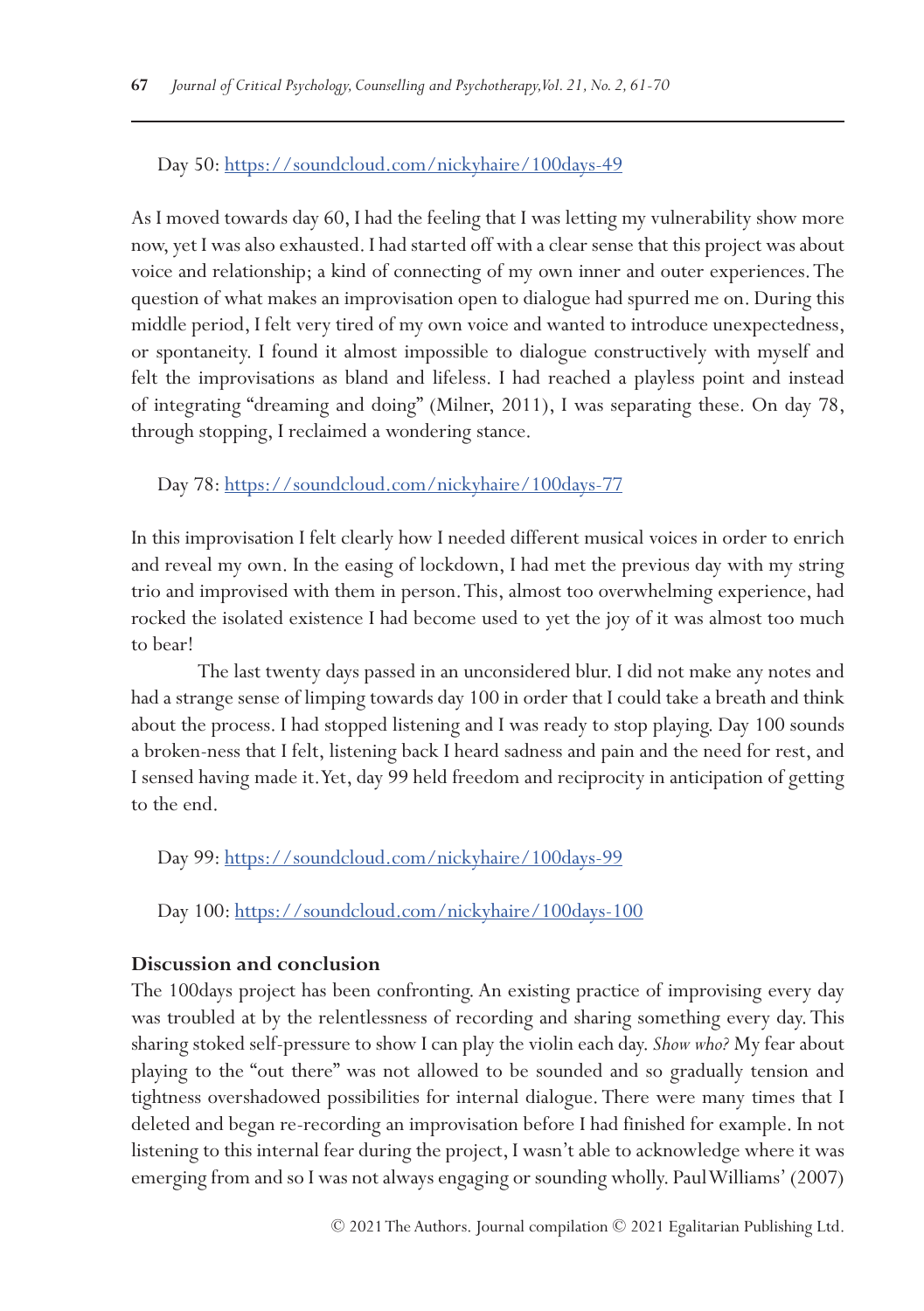thoughts are useful here:

*Improvisation... cannot be said to be synonymous with creative activity. For something original and authentic to arise, not only is space required but also the functions of another mind with which generative dialogue, external or internal can take place. The principles underlying the conditions for generative thought include, importantly, the use of intuition. Intuition is related to projective identification, as both involve a yielding up of oneself to the other through which subjectivity is re-formed. Intuition permits contact with unconscious emotion, the most elemental form of human communication (p. 351).*

So, for Williams (2007), improvisation first of all needs space and space was something that paradoxically felt lacking during lockdown despite social distancing from others. In my own internal space, life was busy, and many selves were voicing concurrently. I could not escape. A temptation I encountered throughout this 100days project was to fill the space further in order to drown out or dispel the cacophony. Yet, improvisation, generating something from nothing, requires a kind of active stillness from which to sound; a space that could be described as a "fertile void" (Biondo, 2019), open to - rather than empty of. A space, where listening wholly is possible.

Williams (2007) describes how within this space "the functions of" more than one mind is needed in order for something "original or authentic" to occur. This other mind must be alive internally when improvising as a solo musician. Silence, in this sense is living and loud and from this spacious sounding silence an original sound is formed. It is original in the sense that it has not been felt before. It is new in this moment. When heard, this sound becomes reciprocal. The difficulty in making a listening presence tangible was touched on when Peter responded to my improvisation on day 3: *"Ah... the silent, listening presence. We can't really multi-track that can we?"* No, the answer might seem, yet within each recording during the 100days, there could be said to be a silent listening intra-personal presence which variously was or was not heard (or listened to) during the process.

When teaching music therapists how to improvise, enabling a deep self-listening is a fundamental beginning. This requires a holistic awareness where through improvisation a bodily unconsciousness can be played into consciousness. The kind of improviser someone is, is framed and facilitated by individual cultural and biographical experiences (Sutton, 2019), and in music therapy practice both an acknowledgement of sounds other than those familiar to you and a broad understanding of what music is and can be, help to create a potential play space (Winnicott, 2006) in which to explore and enable growth through relationship with other. In creating space for listening wholly to oneself, improvisation with someone else can occur.

Had I not been bound by 100 consecutive days and let improvisations come on their own terms, this would have felt an entirely different process, and it would have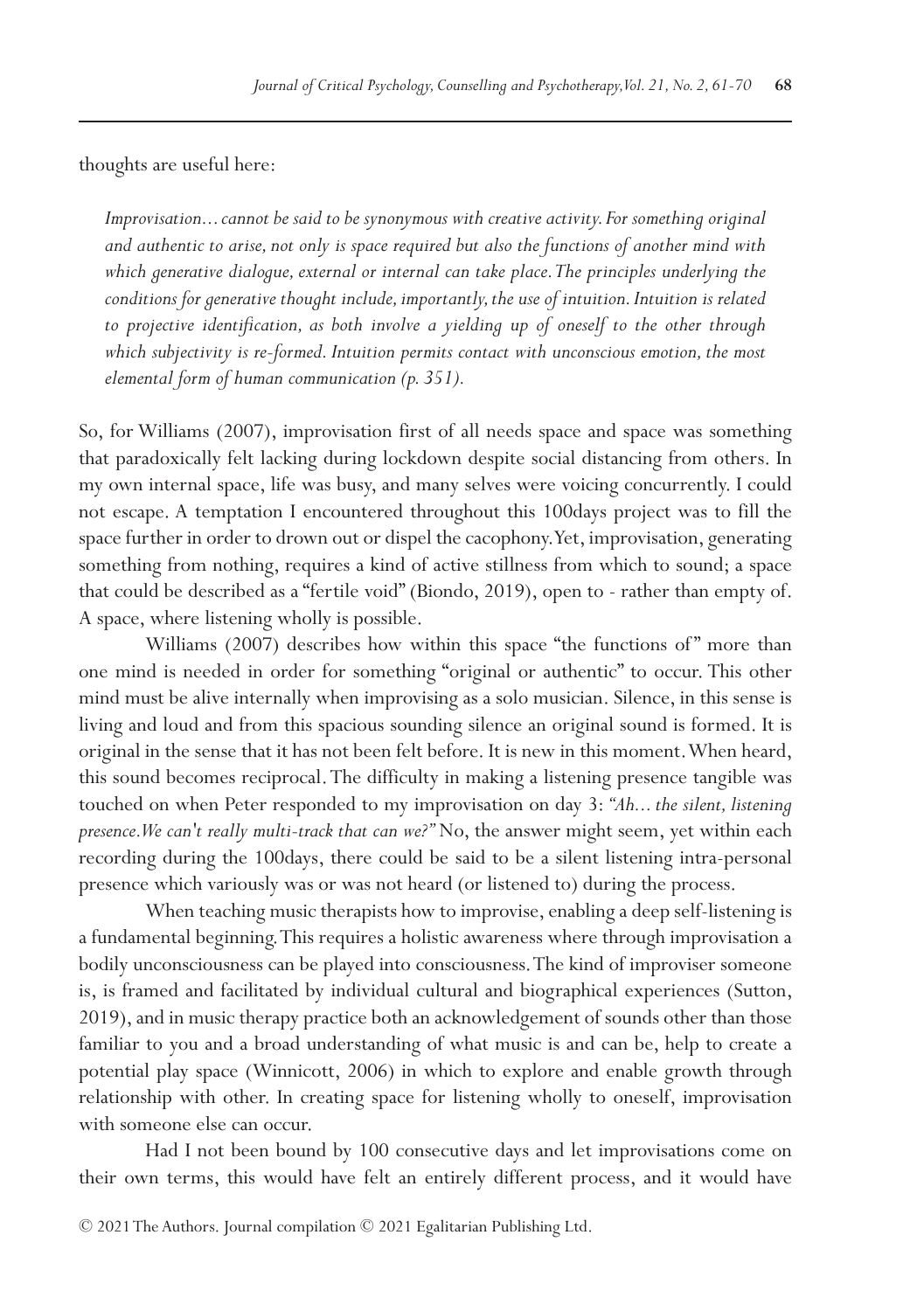perhaps taken much longer to emerge. In some ways, this project simply marks another step in a continuing process. This exploring through doing has initiated the development of a method of inquiry I refer to elsewhere as *thinking through improvisation* (Haire, 2021a; 2021b). With audible resonance to free association, thinking through improvisation as method, methodology and personal philosophy, has enabled deep exploration of self and selves within sound, in turn deepening awareness of relational processes in music therapy practice.

# **References**

- 1. Beer, L.E. (2016). From embedded to embodied: Including music in arts-based music therapy research. *Music Therapy Perspectives,* 34(1), pp.33–40.<https://doi.org/10.1093/mtp/miv006>
- 2. Benjamin, J. (2004). Beyond doer and done to: An intersubjective view of thirdness. *The Psychoanalytic Quarterly*, 73(1), pp.5-46. <https://doi.org/10.1002/j.2167-4086.2004.tb00151.x>
- 3. Benjamin, J. (2018). *Beyond doer and done to: Recognition theory, intersubjectivity and the third.* London: Routledge, Taylor & Francis Group.
- 4. Biondo, J. (2019). Stillness in Dance/Movement therapy: Potentiating creativity on the edge and in the void. *American Journal of Dance Therapy*, 41(1), pp.113–121. [https://doi.org/10.1007/s10465-018-](https://doi.org/10.1007/s10465-018-9291-7) [9291-7](https://doi.org/10.1007/s10465-018-9291-7)
- 5. Bollas, C. (1987). *The shadow of the object: Psychoanalysis of the unthought known.* London: Free Association Books.
- 6. Bollas, C. (1997). *Being a character: Psychoanalysis and self experience* (Reprint. in paperback). London: Routledge.
- 7. Darnley-Smith, R & Patey, H. (2003). *Music therapy.* London: SAGE Publications Ltd. [https://doi.](https://doi.org/10.4135/9781446218006  ) [org/10.4135/9781446218006](https://doi.org/10.4135/9781446218006  )
- 8. Gomez, L. (1998). *An introduction to object relations.* London: Free Association Books.
- 9. Haire, N. (2020a, May). *Finding space to play*. [Blog] Available at [https://www.nickyhaire.com/blog](https://www.nickyhaire.com/blog ) [Retrieved on 1 Aug 2021].
- 10. Haire, N. (2020b, October). Articulating process. [Blog] [https://www.nickyhaire.com/blog-thinking](https://www.nickyhaire.com/blog-thinking-through-improvisation)[through-improvisation](https://www.nickyhaire.com/blog-thinking-through-improvisation) [Retrieved on 1 Aug 2021].
- 11. Iyer, V. (2020). 'Opening up a space that maybe wouldn't exist otherwise' / Holding it down in the aftermath. In. Fischlin, D. & Porter, E. (Eds.), *Playing for keeps: Improvisation in the aftermath* (pp. 81–93). Croydon: Duke University Press.
- 12. MacDonald, R. A. R., & Wilson, G. B. (2020). *The art of becoming: How group improvisation works.* Oxford: Oxford University Press.
- 13. Magee, W., Archer, A., Davies, H., Myerscough, F., Pickard, B., & Wilson, D. (2021, April). The work we have to do. *Open Ground: Music Therapy in Collaboration and Exchange, BAMT Conference 2021*, Availabe at <https://www.bamt.org/conference/bamt-conference-2021> [Retrieved on 1 Aug 2021].
- 14. McCaffrey, T. (2013). Music therapists' experience of self in clinical improvisation in music therapy: A phenomenological investigation. *The Arts in Psychotherapy,* 40(3), pp.306–311. [https://doi.](https://doi.org/10.1016/j.aip.2013.05.018  ) [org/10.1016/j.aip.2013.05.018](https://doi.org/10.1016/j.aip.2013.05.018  )
- 15. Milner, M. (2010). *On not being able to paint* (E. Letley, Ed.). London: Routledge.
- 16. Milner, M. (2011). *A life of one's own.* London: Routledge.
- 17. Mott, C., & Cockayne, D. (2017). Citation matters: Mobilizing the politics of citation toward a practice